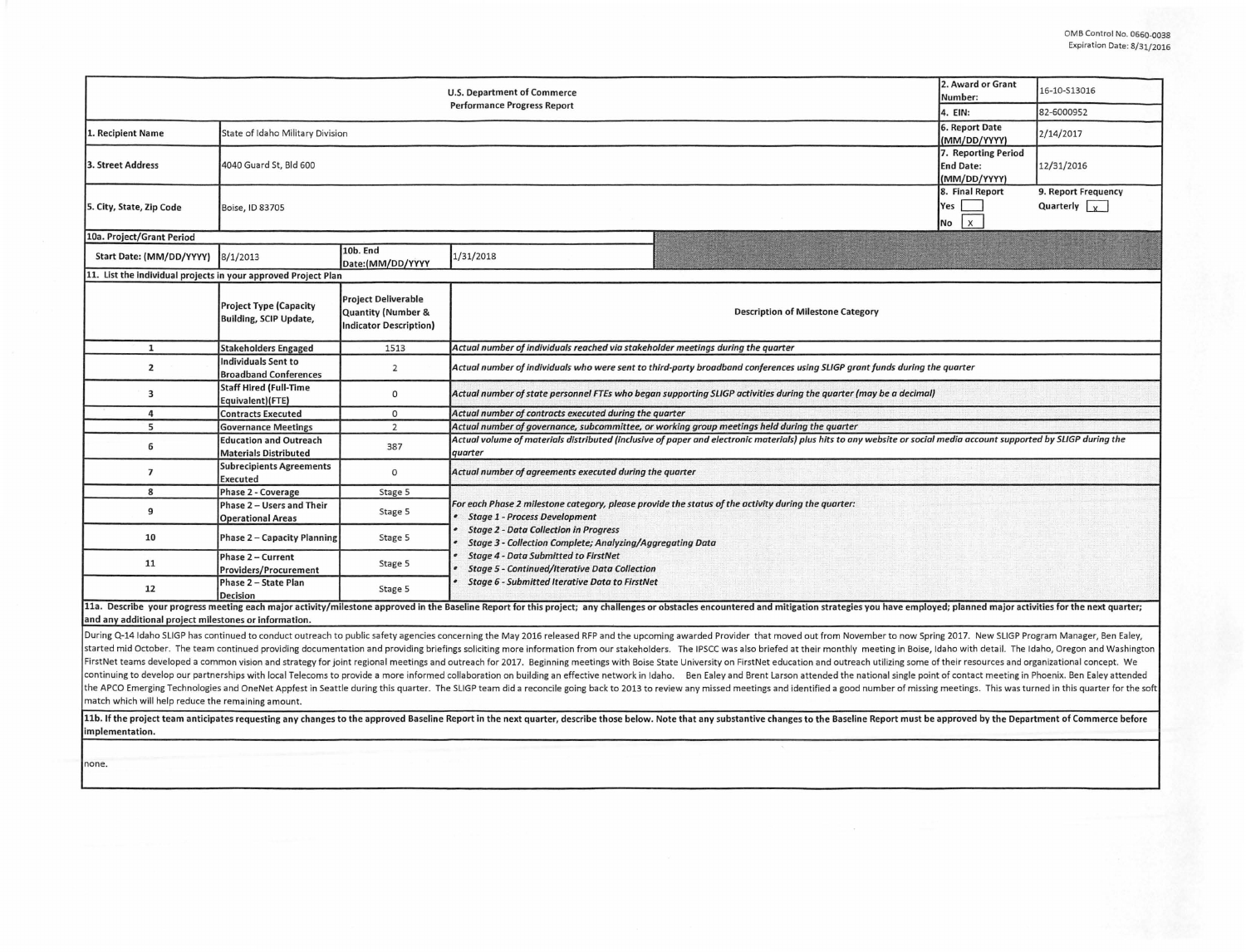11c. Provide any other information that would be useful to NTIA as it assesses this project's progress.

Idaho's territory is largely made up of federally managed land. Much of the state and local area is rural and wilderness. The challenge for match sources, is simply that many of our stakeholders are volunteers or receive f and grant guidance, we cannot utilize these first responder assets required for successful implementation of the Nationwide Public Safety Broadband Network as match. During Q-14, Idaho SLIGP staff replaced the SLIGP Progra quarter.

## **lld. Describe any success stories or best practices you have Identified. Please be as specific as possible.**

Continuing partnership with Washington and Oregon to coordinate regional outreach to tribal nations. Also, collaborating with Oregon and Washington on developing state plans for implementation of the Nationwide Public Safe Performed entire project audit and reconcile of the Idaho SLIGP program identified addtional meetings and travel cost for soft match. Developed new monthly budget strategy with performance metrics to hit soft match targets granular level. Due to timing not all of the so match reconcile made it in this quarter, this wlll carry forward to QlS.

**12. Personnel** 

12a. If the project Is not fully staffed, describe how any lack of staffing may Impact the project's time line and when the project will be fully staffed.

Current personnel include Program Manager and Project Manager. Additional Project Manager was been added during Q-12 to assist with implementation of the SCIP in accordance with Phase II authorized activities.

| 12b. Staffing Table - Please include all staff that have contributed time to the project. Please do not remove individuals from this table. |      |                             |                         |  |  |  |
|---------------------------------------------------------------------------------------------------------------------------------------------|------|-----------------------------|-------------------------|--|--|--|
| Job Title                                                                                                                                   | FTE% | <b>Project (s) Assigned</b> | Change                  |  |  |  |
|                                                                                                                                             |      |                             | Program Manger promoted |  |  |  |
|                                                                                                                                             |      |                             | new program manager in  |  |  |  |
| Program Manager                                                                                                                             | 100% |                             | Iplace                  |  |  |  |
| <b>Project Manager</b>                                                                                                                      | 100% |                             | IN/C                    |  |  |  |
| <b>Project Manager</b>                                                                                                                      | 80%  |                             | IN/C                    |  |  |  |
|                                                                                                                                             |      |                             |                         |  |  |  |
|                                                                                                                                             |      |                             |                         |  |  |  |

## 13. Subcontracts (Vendors and/or Subrecipients)

13a. Subcontracts Table - Include all subcontractors. The totals from this table must equal the "Subcontracts Total" In Question 14f.

| Name                                              | <b>Subcontract Purpose</b>                                                   | Type<br>(Vendor/Subrec.) | RFP/RFQ Issued (Y/N) | Contract<br>Executed | <b>Start Date</b> | <b>End Date</b> | <b>Total Federal Funds</b><br><b>Allocated</b> | <b>Total Matching Funds</b><br><b>Allocated</b> |
|---------------------------------------------------|------------------------------------------------------------------------------|--------------------------|----------------------|----------------------|-------------------|-----------------|------------------------------------------------|-------------------------------------------------|
| Val Technologies                                  | <b>SLIGP and PSBAG Consulting</b>                                            | Vendor                   |                      |                      | 7/1/2014          | 8/13/2014       | \$2,580.00                                     | \$0.00                                          |
| Gloria Totoricaguena                              | Idaho Technology Summit-Professional Planning                                | Vendor                   |                      |                      | 10/1/2014         | 6/6/2015        | \$20,000.00                                    | \$0.00                                          |
| <b>IDePaul</b>                                    | Personnel State Contract                                                     | Vendor                   |                      |                      | 10/7/2014         | 1/15/2015       | \$1,260.00                                     | \$0.00                                          |
| Various Vendors                                   | Conference Room for                                                          | lVendor i                |                      |                      | 10/29/2014        | 12/9/2014       | \$9,600.00                                     | \$0.00                                          |
| Science Applications<br>International Corporation | Professional Planning, Outreach, and Programmatic<br><b>Support Services</b> | iVendor                  |                      |                      | 6/1/2015          | 12/30/2017      | \$227,512.00                                   | \$0.00                                          |
| Legal Council                                     |                                                                              | l Vendor                 |                      |                      | 1/1/2015          | 12/31/2017      | \$18,750.00                                    | \$0.00                                          |